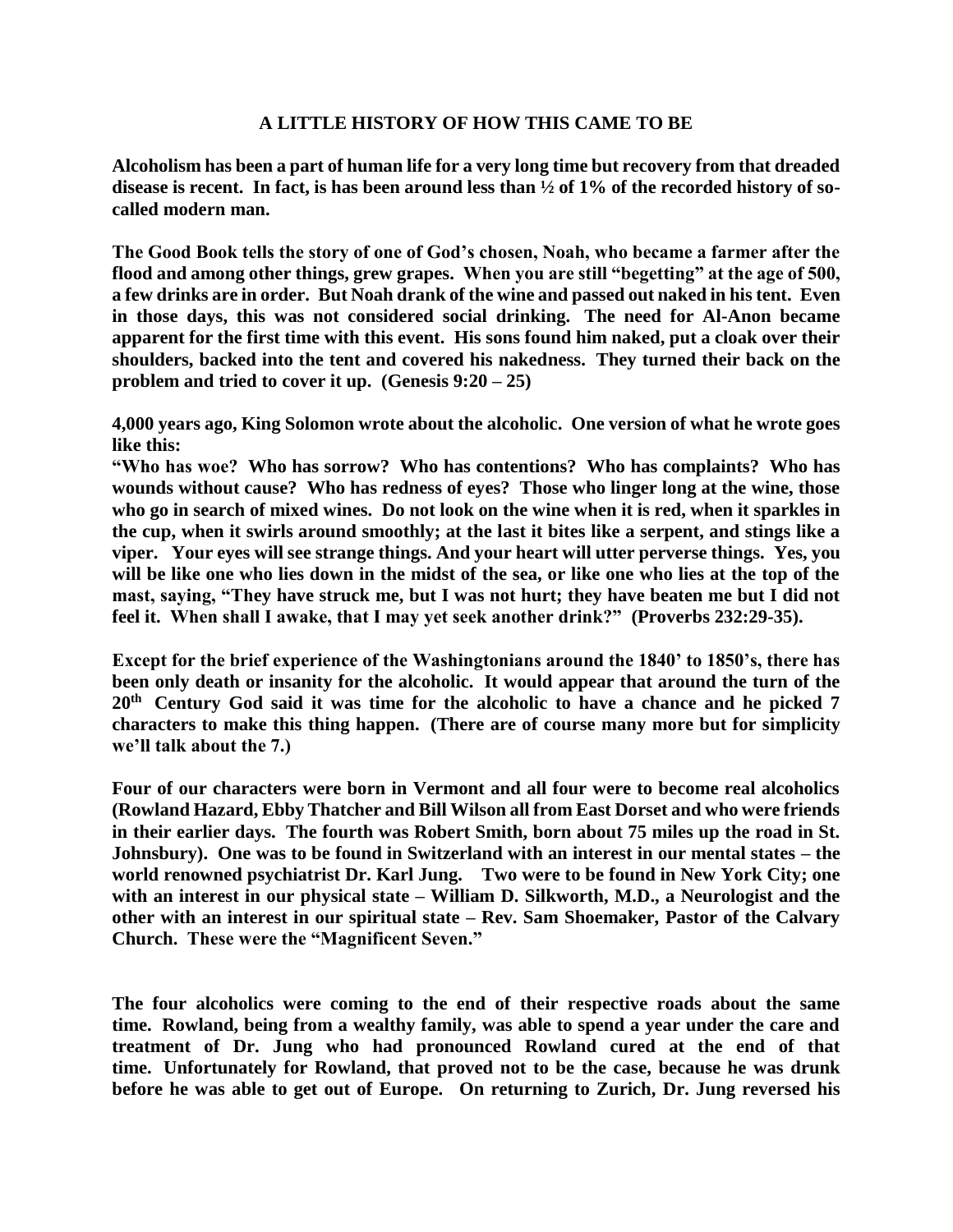**diagnosis and pronounced Rowland as completely hopeless. Dr. Jung had never seen an alcoholic of Rowland's kind ever recover. All the others had died an alcoholic death or gone permanently insane. Rowland pleaded for an alternative and Dr. Jung said that he had heard of alcoholics having a vital spiritual experience. These were a phenomenon, completely without explanation or understanding, and he had no idea where these might be found or what must be done for these miracles to occur.**

**Rowland returned to the U.S. of A. a broken man and, by talking with Rev. Sam Shoemaker, learned of a small group called the Oxford Group to have found a solution to some very difficult living problems. They had started out being known as "The First Century Christianity Movement," which gives us a clue as to their basic concepts – the "Four Absolutes" which incorporated Absolute Honesty, Absolute Unselfishness, Absolute Love and Absolute Purity. These "Absolutes" were abstracted from the first four Books of the New Testament. From the "Absolutes," the alkys came up with the "Six Precepts" which can be found on page 292 of the Third Edition or on page 263 of the Fourth Edition of the Basic Text Book "Alcoholics Anonymous." These were the forerunners of our Twelve Steps. Rowland followed the directions of the Oxford Group and was able to stay happily sober. The Rev. Shoemaker was the spiritual leader of this Group and would later become Bill Wilson's first spiritual advisor.**

**One of the "Six Precepts" of the Oxford Group was that a member must try to help others. Rowland heard that Ebby was in big trouble and about to be committed to the insane asylum for alcoholic insanity, which in those days could be a lifetime sentence. Rowland got another Oxfordite, appeared before the judge who was preparing the commitment papers and requested that Ebby be released into their custody because of their success in sobriety they believed they could help him.**

**Ebby tried their program and he too found sobriety. Both Rowland and Ebby understood that their freedom from drinking was the result of a Spiritual Intervention, and believed that to stay sober, they must try to help others so afflicted.**

**Meanwhile, the other two guys from Vermont were really having their problems with alcohol. Bill Wilson had just completed his second trip to Townes Hospital where Dr. Silkworth had explained his ideas about the disease of alcoholism; the allergy of the body which produces the craving for more alcohol once he had taken the first few drinks and the obsession or insanity of the mind that condemned him to start drinking, unmindful of the ensuing consequences. Dr. Silkworth pronounced Bill as hopeless and told Lois, Bill's wife, that she would soon have to turn Bill over to the undertaker or the keepers of an insane asylum, perhaps within a year.**

**Robert H. Smith, M.D. was rapidly loosing everything he had even though he was and had been an active participant of the Oxford Group in Akron, Ohio for over two years. That Group had been praying that Dr. Bob would be relieved from the grip that Demon Rum had on him, but he only got worse.**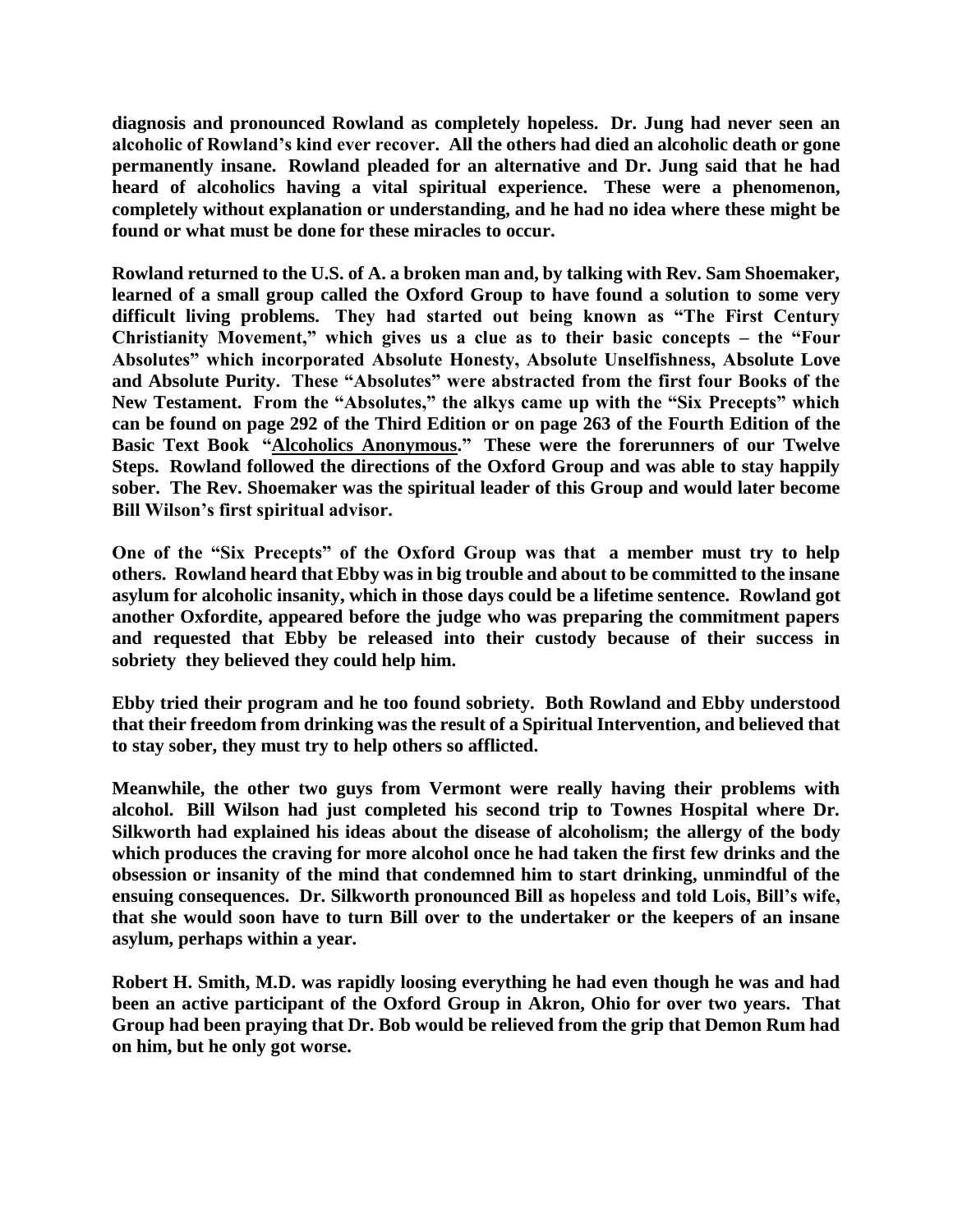**Back in New York, Ebby remembered his ole drinking buddy, Bill Wilson, and knew from rumors that were floating around Wall Street that Bill, the stockbroker, was in bad shape. He decided to find out where Bill was living and give him a call to see if they could have a visit. He made it to Bill's home and surprised him by appearing to be sober and declining the drink Bill offered him. It had been many years since Bill had seen Ebby sober. Bill was more than a little curious as to what had happened to his old drinking buddy. So he told Bill of the practical program of action that had produced two months of happy sobriety and offered the program to Bill. Bill listened but declined to partake thereof because it something to do with God and Bill was a hardnosed agnostic. Knowing of Bill's anti-religious belief, Ebby left Bill with one very dramatic thought, "***Bill, why don't you choose your own conception of God***?" Though his thirty day drunk was to last two more weeks, that thought would not leave him. At the end of that drunk, Bill wound up at Townes Hospital for the third time about to go into D.T.'s. On the third day o f his sobriety, he decided he would do what Ebby said he had done. He called Ebby from the hospital and asked him to pay him a visit. He asked Ebby to explain what it was he had done one more time. Ebby again outlined the simple program of action. After Ebby left, Bill got on his knees beside his bed and said, "If there is a God, let Him show Himself now!" and Bill experienced his "Hot Flash." The next day, Ebby returned to the Hospital and helped Bill learn how to apply the simple program of action to his life. Bill left the hospital at the end of seven days with a thought that his primary purpose in life would be to try to help other alcoholics. (Praying only for the knowledge of His will for us and the power to carry that out?)**

**Rev. Shoemaker worked with Bill and helped him confirm that helping others was what he was to be about. Bill and Ebby worked the Oxford Mission for four months without a single success. Bill became discouraged and told Lois that the "Hot Flash" he had in Townes Hospital must have been a fluke. His effort to help other alcoholics was a complete waste of time and that he had had it with those damn drunks. He was going to get a steady job, get her our of the Department Store and they were going to start living a normal life.**

**Lois said, "No Bill, you aren't wasting your time. For the first time in our seventeen years of married life, you have gone four months without a drink. This thing is working, and I so love you sober. Please keep trying." So Bill went back to Dr. Silkworth and explained his lack of success. Dr. Silkworth told Bill that his problem was quiet simple. He was getting the cart before the horse. "Tell the about the scientific hopelessness of alcoholism," the Doctor said. "Tell them about the physical allergy that prevents them from being able to control the amount the drink once they have started drinking. Tell them about the insidious insanity, the obsession that condemns them to start drinking even though they really don't want to. Tell them your story of what your life was like before you found your recovery. Once they hear that, they then be willing to hear about that God of yours." Bill said, "Yes, that just might do it."**

**While this had been going on, he and a few friends who still had some money, learned of a machine company in Akron, Ohio, of all places, that could be had for a song in a "We can't lose" proxy fight. The "we can't lose" deal lost and Bill found himself alone, broke and full of resentment and fear in the lobby of the Mayflower hotel. He went to the church directory**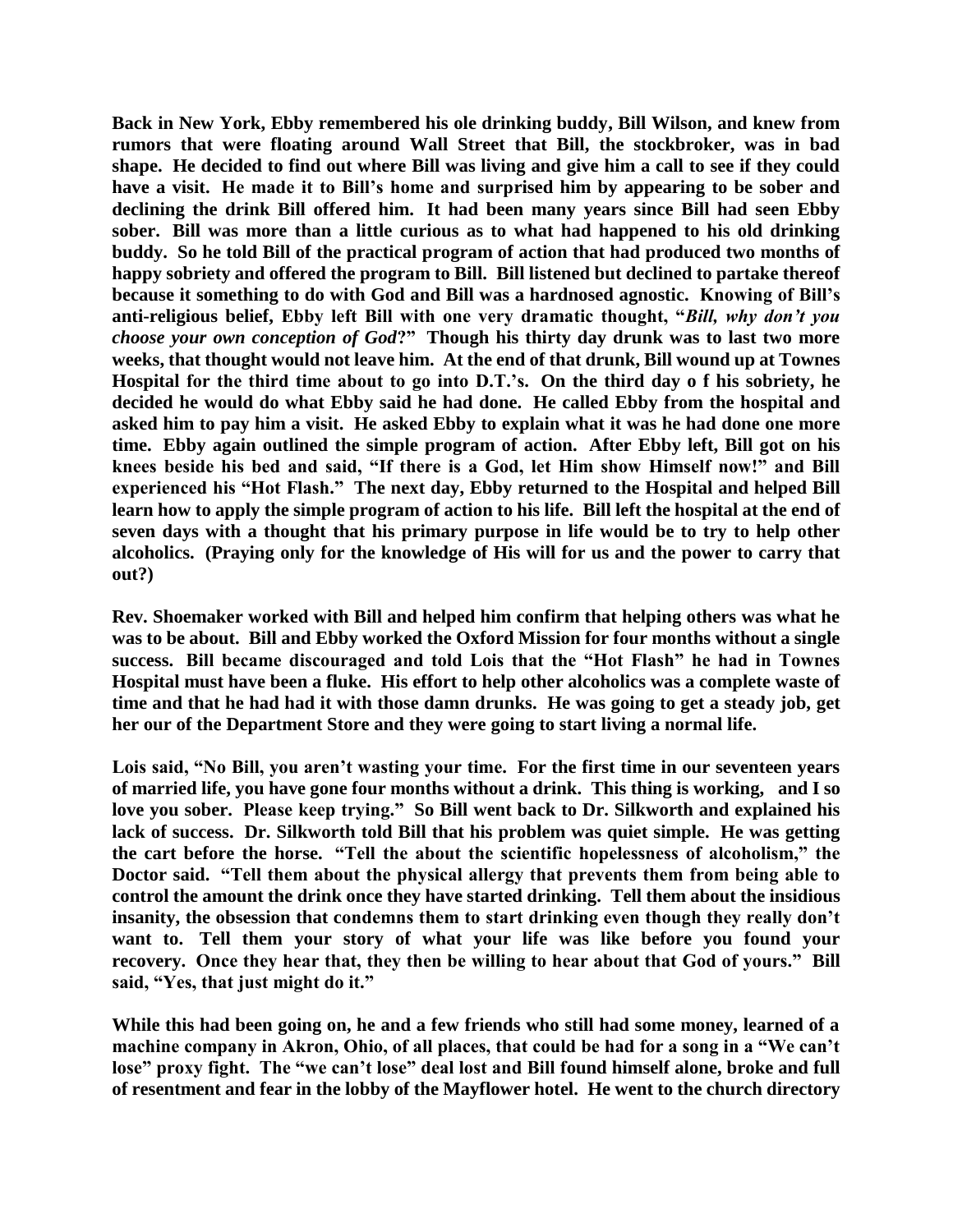**in the lobby, located the name of a minister named Walter Tunks who might know something of the Oxford Group and called for help. Bill desperately wanted to locate another serious drinker to talk with. The result of that call was that he was given ten names and telephone numbers. The first nine calls were typical of what an alcoholic might expect; "We're busy," "We don't know any drunks," "You certainly called the wrong number here," and then the ninth one just hung up on him. With the nine rejections on top of his already horrible fear and dejection, he started to the other end of the lobby to the bar. In a moment of sanity, he remembered what always happened and returned to make the tenth attempt at the numbers the kind pastor had given him. The result was that he ended up talking with Henrietta Seiberling, a member of the Akron Oxford Group and daughter-inlaw of the founder and president of Goodyear Rubber Co. Remember that the Akron Oxford Group had been praying for Dr. Bob's release from the bottle. When Henrietta heard what Bill wanted, another alcoholic to try to help so he could stay sober, she knew that God had answered their prayers and insisted that Bill come out right away. That was May 11, 1935, the Saturday before Mother's Day.**

**Henrietta called the Smith residence and when Ann Smith answered the call, she had to remind Henrietta that it was the day before Mother's Day and that Dr. Bob, being the loving husband that he was, had brought her a beautiful potted plant to celebrate the occasion. The potted plant was sitting on the dinning room table but unfortunately Dr. Bob was also potted and he was under the dinning room table. Maybe they could make it the next afternoon.**

**At Ann's insistence, the nagging wife, Dr. Bob agreed to go to the Seiberling Estate that Mother's Day afternoon to meet this character from New York but she had to promise that they would sty no longer than fifteen minutes.**

**When they met at the Gatehouse, Bill looked at Dr. Bob, who was perspiring, shaking with blood shot eyes and said, "Dr. Smith, it is so good to meet you." Dr. Bob replied, "Yes Mr. Wilson, it is good to meet you also but we must be very brief. I have but a few minutes." And Bill replied, "Dr., I understand. You look like you could use a drink." And that piqued Dr. Bob's curiosity about this "Rummy from New York."**

**Fifteen minutes and six hours later they were still at it and Ann Smith suggested that they return to the Smith residence to continue their discussion. One month later, on June 10, Dr. Bob had his last drink. Three days later, Bill and Dr. Bob talked to an alcoholic attorney of the hopeless variety, Bill Dotson, "Anonymous Number Three", and three months later, Bill returned to New York; Dr. Bob had taken his last drink and Alcoholics Anonymous had been born, but nobody knew it at that time.**

**Dr. Bob and Bill Dotson in Akron and Bill Wilson in New York went to work feverishly on improving their success rate. By the end of 1936, there were a total of ten sober members of this rag-tail group.**

**In the Fall of 1937, Bill visited Dr. Bob. Bill had a little over 2 ½ years of sobriety and Dr. Bob a little over two years. They were comparing their experience with helping alkys find sobriety. As they compared notes and counted noses, they were struck with an amazing fact;**